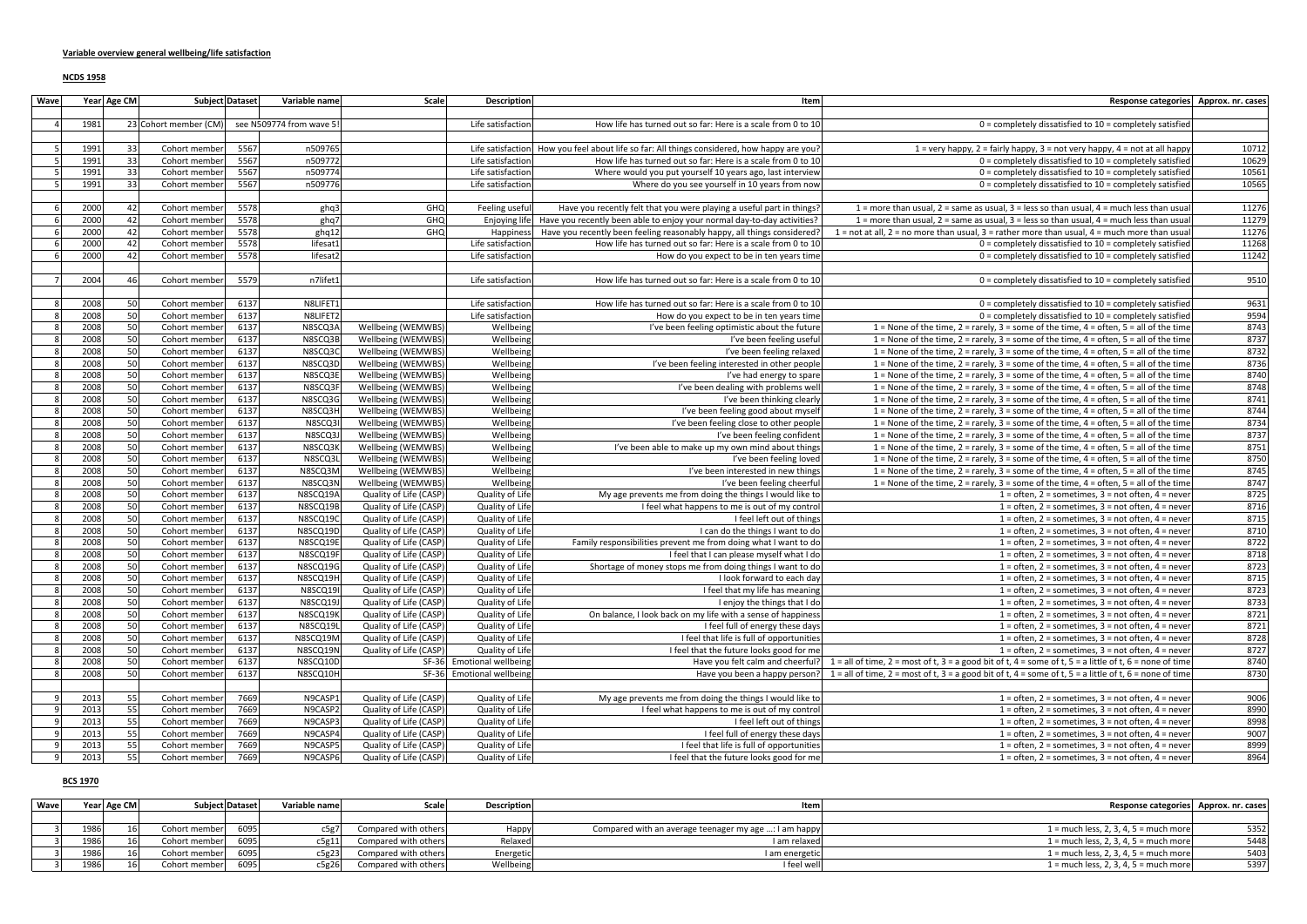| 5516  | 1 = more than usual, 2 = same as usual, 3 = less so than usual, 4 = much less than usua     | Been able to enjoy my normal day-to-day activities                                      | Enjoying life     | GHQ (How I feel)   | c5i5            | 6095 | Cohort member | 16              | 1986 |  |
|-------|---------------------------------------------------------------------------------------------|-----------------------------------------------------------------------------------------|-------------------|--------------------|-----------------|------|---------------|-----------------|------|--|
| 5533  | 1 = more than usual, 2 = same as usual, 3 = less so than usual, 4 = much less than usua     | Been feeling reasonably happy all things considered                                     | Happy             | GHQ (How I feel)   | c5i4            | 6095 | Cohort member | 16              | 1986 |  |
| 5552  | 1 = not at all, 2 = no more than usual, 3 = rather more than usual, 4 = much more than usua | Feel that I am playing a useful part in things                                          | Feeling useful    | GHQ (How I feel)   | c5i6            | 6095 | Cohort member | 16              | 1986 |  |
| 8857  | $1 = yes, 2 = no$                                                                           | Is your teenage well in every possible way?                                             | Wellbeing         |                    | pa1 1           | 6095 | Mother        | 16              | 1986 |  |
|       |                                                                                             |                                                                                         |                   |                    |                 |      |               |                 |      |  |
| 8942  | $0 =$ completely dissatisfied to $10 =$ completely satisfied                                | How life has turned out so far: Here is a scale from 0 to 10                            | Life satisfaction |                    | b960666/b960667 | 3833 | Cohort member | <b>26</b>       | 1996 |  |
|       |                                                                                             |                                                                                         |                   |                    |                 |      |               |                 |      |  |
| 11108 | 1 = more than usual, 2 = same as usual, 3 = less so than usual, 4 = much less than usua     | Have you recently felt that you were playing a useful part in things?                   | Feeling useful    | <b>GHQ</b>         | ghq3            | 5558 | Cohort member | 30              | 2000 |  |
| 11114 | 1 = more than usual, 2 = same as usual, 3 = less so than usual, 4 = much less than usua     | Enjoying life   Have you recently been able to enjoy your normal day-to-day activities? |                   | <b>GHQ</b>         | ghq7            | 5558 | Cohort member | 30              | 2000 |  |
| 11114 | 1 = not at all, 2 = no more than usual, 3 = rather more than usual, 4 = much more than usua | Happiness   Have you recently been feeling reasonably happy, all things considered?     |                   | <b>GHQ</b>         | ghq12           | 5558 | Cohort member | 30 <sup>1</sup> | 2000 |  |
| 11105 | $0 =$ completely dissatisfied to $10 =$ completely satisfied                                | How life has turned out so far: Here is a scale from 0 to 10                            | Life satisfaction |                    | lifesat1        | 5558 | Cohort member | 30 <sup>l</sup> | 2000 |  |
|       |                                                                                             |                                                                                         |                   |                    |                 |      |               |                 |      |  |
| 9549  | $0 =$ completely dissatisfied to $10 =$ completely satisfied                                | How life has turned out so far: Here is a scale from 0 to 10                            | Life satisfaction |                    | b7lifet1        | 5585 | Cohort member | 34              | 2004 |  |
| 9576  | $0 =$ completely dissatisfied to $10 =$ completely satisfied                                | How do you expect to be in ten years time                                               | Life satisfaction |                    | b7lifet2        | 5585 | Cohort member | 34              | 2004 |  |
|       |                                                                                             |                                                                                         |                   |                    |                 |      |               |                 |      |  |
| 8573  | 1 = None of the time, 2 = rarely, 3 = some of the time, $4 =$ often, $5 =$ all of the time  | I've been feeling optimistic about the future                                           | Wellbeing         | Wellbeing (WEMWBS) | B9SCQ31A        | 7473 | Cohort member | 42              | 2013 |  |
| 8552  | 1 = None of the time, 2 = rarely, 3 = some of the time, 4 = often, 5 = all of the time      | I've been feeling useful                                                                | Wellbeing         | Wellbeing (WEMWBS) | B9SCQ31B        | 7473 | Cohort member | 42              | 2013 |  |
| 8540  | 1 = None of the time, 2 = rarely, 3 = some of the time, $4 =$ often, $5 =$ all of the time  | I've been feeling relaxed                                                               | Wellbeing         | Wellbeing (WEMWBS) | B9SCQ31C        | 7473 | Cohort member | 42              | 2013 |  |
| 8513  | 1 = None of the time, 2 = rarely, 3 = some of the time, 4 = often, 5 = all of the time      | I've been feeling interested in other people                                            | Wellbeing         | Wellbeing (WEMWBS) | B9SCQ31D        | 7473 | Cohort member | 42              | 2013 |  |
| 8566  | 1 = None of the time, 2 = rarely, 3 = some of the time, $4 =$ often, $5 =$ all of the time  | I've had energy to spare                                                                | Wellbeing         | Wellbeing (WEMWBS) | B9SCQ31E        | 7473 | Cohort member | 42              | 2013 |  |
| 8566  | 1 = None of the time, 2 = rarely, 3 = some of the time, $4 =$ often, $5 =$ all of the time  | I've been dealing with problems well                                                    | Wellbeing         | Wellbeing (WEMWBS) | B9SCQ31F        | 7473 | Cohort member | 42              | 2013 |  |
| 8566  | 1 = None of the time, 2 = rarely, 3 = some of the time, $4 =$ often, $5 =$ all of the time  | I've been thinking clearly                                                              | Wellbeing         | Wellbeing (WEMWBS) | B9SCQ31G        | 7473 | Cohort member | 42              | 2013 |  |
| 8574  | 1 = None of the time, 2 = rarely, 3 = some of the time, 4 = often, 5 = all of the time      | I've been feeling good about myself                                                     | Wellbeing         | Wellbeing (WEMWBS) | B9SCQ31H        | 7473 | Cohort member | 42              | 2013 |  |
| 8551  | 1 = None of the time, 2 = rarely, 3 = some of the time, $4 =$ often, $5 =$ all of the time  | I've been feeling close to other people                                                 | Wellbeing         | Wellbeing (WEMWBS) | B9SCQ31I        | 7473 | Cohort member | 42              | 2013 |  |
| 8569  | 1 = None of the time, 2 = rarely, 3 = some of the time, 4 = often, 5 = all of the time      | I've been feeling confident                                                             | Wellbeing         | Wellbeing (WEMWBS) | B9SCQ31J        | 7473 | Cohort member | 42              | 2013 |  |
| 8561  | 1 = None of the time, 2 = rarely, 3 = some of the time, $4 =$ often, $5 =$ all of the time  | I've been able to make up my own mind about things                                      | Wellbeing         | Wellbeing (WEMWBS) | B9SCQ31K        | 7473 | Cohort member | 42              | 2013 |  |
| 8550  | 1 = None of the time, 2 = rarely, 3 = some of the time, $4 =$ often, $5 =$ all of the time  | I've been feeling loved                                                                 | Wellbeing         | Wellbeing (WEMWBS) | B9SCQ31L        | 7473 | Cohort member | 42              | 2013 |  |
| 8574  | 1 = None of the time, 2 = rarely, 3 = some of the time, $4 =$ often, $5 =$ all of the time  | I've been interested in new things                                                      | Wellbeing         | Wellbeing (WEMWBS) | B9SCQ31M        | 7473 | Cohort member | 42              | 2013 |  |
| 8575  | 1 = None of the time, 2 = rarely, 3 = some of the time, $4 =$ often, $5 =$ all of the time  | I've been feeling cheerful                                                              | Wellbeing         | Wellbeing (WEMWBS) | B9SCQ31N        | 7473 | Cohort member | 42              | 2013 |  |
| 9696  | $0 =$ completely dissatisfied to $10 =$ completely satisfied                                | How life has turned out so far: Here is a scale from 0 to 10                            | Life satisfaction |                    | B9LIFST1        | 7473 | Cohort member | 42              | 2013 |  |
| 9419  | $0 =$ completely dissatisfied to $10 =$ completely satisfied                                | How do you expect to be in ten years time                                               | Life satisfaction |                    | B9LIFST2        | 7473 | Cohort member | 42              | 2013 |  |
|       |                                                                                             |                                                                                         |                   |                    |                 |      |               |                 |      |  |

## **Millennium Cohort Study**

| Wave |         | Year Age CM | Subject Dataset         |      | Variable name             |                                  | <b>Description</b> | <b>Item</b>                                                  | Response categories Approx. nr. cases                                    |             |
|------|---------|-------------|-------------------------|------|---------------------------|----------------------------------|--------------------|--------------------------------------------------------------|--------------------------------------------------------------------------|-------------|
|      |         |             |                         |      |                           |                                  |                    |                                                              |                                                                          |             |
|      | 2001-02 |             | 9 m Main parent/partner |      | 4683 amwali00, apwali00   |                                  | Life satisfaction  | How life has turned out so far: Here is a scale from 1 to 10 | $1 =$ completely dissatisfied to $10 =$ completely satisfied             | 17879/12744 |
|      |         |             |                         |      |                           |                                  |                    |                                                              |                                                                          |             |
|      | 2004-05 |             | 3 Main parent/partner   |      | 5350 bmwali00, bpwali00   |                                  | Life satisfaction  | How life has turned out so far: Here is a scale from 1 to 10 | $1$ = completely dissatisfied to $10$ = completely satisfied             | 13507/9913  |
|      |         |             |                         |      |                           |                                  |                    |                                                              |                                                                          |             |
|      | 2006    |             | 5 Main parent/partner   |      | 5795 cmwali00, cpwali00   |                                  | Life satisfaction  | How life has turned out so far: Here is a scale from 1 to 10 | 1 = completely dissatisfied to 10 = completely satisfied                 | 14160/9895  |
|      |         |             |                         |      |                           |                                  |                    |                                                              |                                                                          |             |
|      | 2008    |             | Main parent/partner     |      | $6411$ dmwali00, dpwali00 |                                  | Life satisfaction  | How life has turned out so far: Here is a scale from 1 to 10 | $1$ = completely dissatisfied to $10$ = completely satisfied             | 13024/8758  |
|      | 2008    |             | Cohort member           | 6411 | dcsc0011                  |                                  | Mental wellbeing   | How often do you feel happy?                                 | 1= all of the time, $2 =$ some of the time, $3 =$ never                  | 13051       |
|      |         |             |                         |      |                           |                                  |                    |                                                              |                                                                          |             |
|      | 2012    |             | 11 Main parent/partner  | 7464 | EPWALI00                  |                                  | Life satisfaction  | How life has turned out so far: Here is a scale from 1 to 11 | $1 =$ completely dissatisfied to $11 =$ completely satisfied             | 12249/8214  |
|      | 2012    |             | Cohort member           | 7464 | ECQ10A00                  | Happiness and wellbeing          | Mental wellbeing   | How do you feel about your schoolwork?                       | 1 = completely happy to $7$ = not at all happy                           | 13080       |
|      | 2012    |             | Cohort member           | 7464 |                           | ECQ10B00 Happiness and wellbeing | Mental wellbeing   | How do you feel about the way you look?                      | 1 = completely happy to $7$ = not at all happy                           | 13030       |
|      | 2012    |             | Cohort member           | 7464 |                           | ECQ10C00 Happiness and wellbeing | Mental wellbeing   | How do you feel about your family?                           | 1 = completely happy to $7$ = not at all happy                           | 13031       |
|      | 2012    |             | Cohort member           | 7464 |                           | ECQ10D00 Happiness and wellbeing | Mental wellbeing   | How do you feel about your friends?                          | 1 = completely happy to $7$ = not at all happy                           | 13045       |
|      | 2012    |             | Cohort member           | 7464 |                           | ECQ10E00 Happiness and wellbeing | Mental wellbeing   | How do you feel about the school you go to?                  | 1 = completely happy to $7$ = not at all happy                           | 13049       |
|      | 2012    |             | Cohort member           | 7464 |                           | ECQ10F00 Happiness and wellbeing | Mental wellbeing   | How do you feel about your life as a whole?                  | 1 = completely happy to $7$ = not at all happy                           | 12993       |
|      | 2012    |             | Cohort member           | 7464 | ECQ74X00                  |                                  | Mental wellbeing   | In the last four weeks, how often did you feel happy?        | 1 = Never, 2 = almost never, 3 = sometimes, 4 = often, 5 = almost always | 12920       |
|      |         |             |                         |      |                           |                                  |                    |                                                              |                                                                          |             |
|      | 2015    |             | 14 Main parent/partner  | tbcl | tbcl                      |                                  | Life satisfaction  | Overall how satisfied are you with your life nowadays?       | $0 =$ completely dissatisfied to $10 =$ completely satisfied             | tbc         |
|      | 2015    |             | Cohort member           | tbc  |                           | tbc Happiness and wellbeing      | Mental wellbeing   | How do you feel about your schoolwork?                       | $1 =$ completely happy to $7 =$ not at all happy                         | tbc         |
|      | 2015    |             | Cohort member           | tbcl |                           | tbc Happiness and wellbeing      | Mental wellbeing   | How do you feel about the way you look?                      | $1 =$ completely happy to $7 =$ not at all happy                         | tbc         |
|      | 2015    |             | Cohort member           | tbcl |                           | tbc Happiness and wellbeing      | Mental wellbeing   | How do you feel about your family?                           | 1 = completely happy to $7$ = not at all happy                           | tbc         |
|      | 2015    |             | Cohort member           | tbc  |                           | tbc Happiness and wellbeing      | Mental wellbeing   | How do you feel about your friends?                          | 1 = completely happy to $7$ = not at all happy                           | tbc         |
|      | 2015    |             | Cohort member           | tbcl |                           | tbc Happiness and wellbeing      | Mental wellbeing   | How do you feel about the school you go to?                  | 1 = completely happy to $7$ = not at all happy                           | tbc         |
|      | 2015    |             | Cohort member           | tbcl |                           | tbc Happiness and wellbeing      | Mental wellbeing   | How do you feel about your life as a whole?                  | 1 = completely happy to $7$ = not at all happy                           | tbc         |

## **Next steps**

| Wave |      | Year Age CM |                | Subject Dataset | Variable name | Scale | <b>Description</b> | Item                                                             | Response categories   Approx. nr. cases                                                     |       |
|------|------|-------------|----------------|-----------------|---------------|-------|--------------------|------------------------------------------------------------------|---------------------------------------------------------------------------------------------|-------|
|      |      |             |                |                 |               |       |                    |                                                                  |                                                                                             |       |
|      | 2005 | $14 - 15$   | Cohort member  | 5545            | W2usefulYPl   | GHO.  | Jsefu'             | Have you recently felt you were playing a useful part in things? | 1 = more so than usual, 2 = same as usual, 3 = less useful than usual, 4 = much less useful | 11635 |
|      | 2005 | $14 - 15$   | Cohort memberl | 5545            | W2happyYP     | GHQ   | Happy,             | Have you recently been feeling happy all things considered?      | 1 = more than usual, 2 = same as usual, 3 = less so than usual, 4 = much less than usual    | 12396 |
|      |      |             |                |                 |               |       |                    |                                                                  |                                                                                             |       |